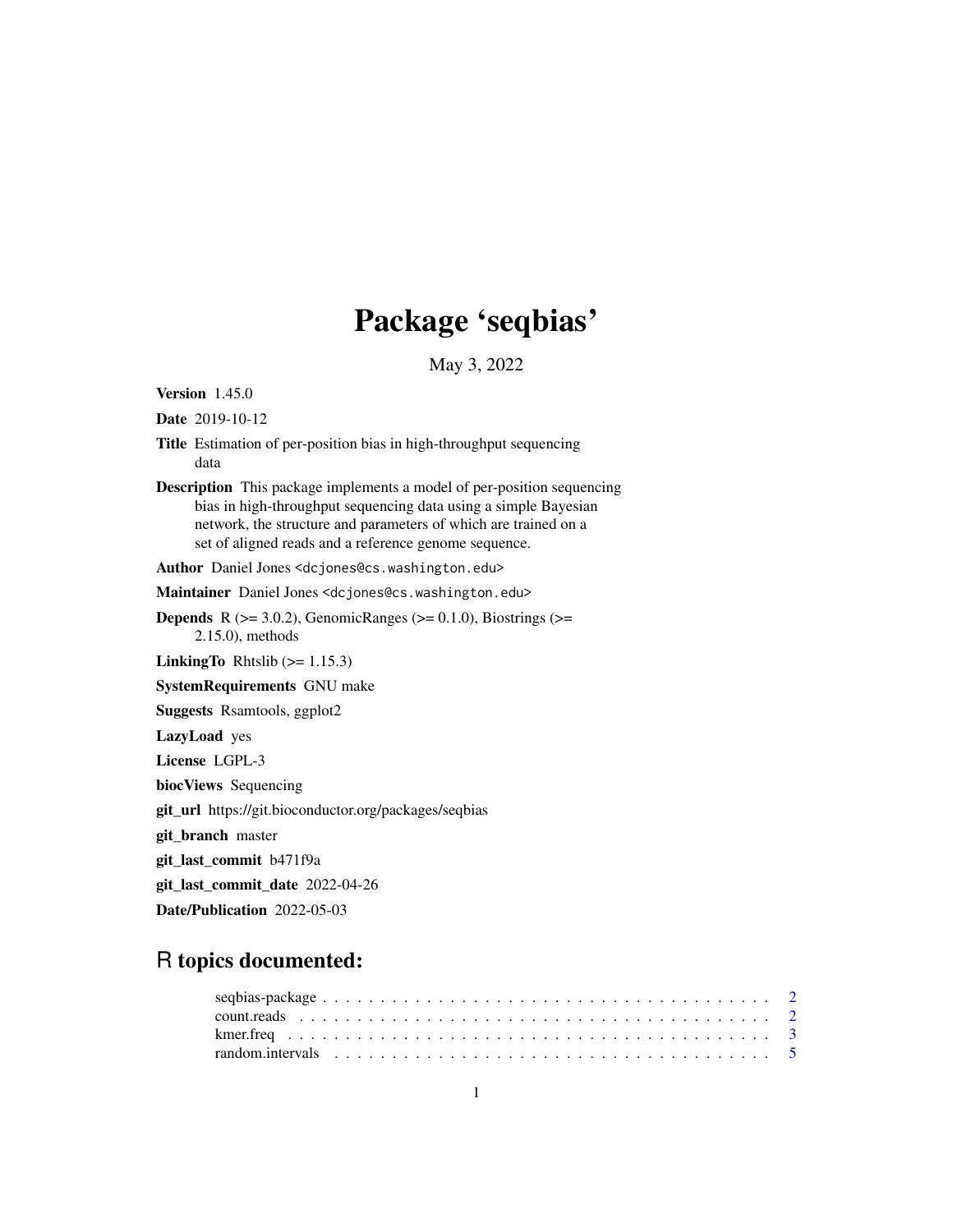#### 2 count.reads

| Index |  |  |
|-------|--|--|

seqbias-package *'seqbias' modeling bias in high-throughput sequencing data*

# Description

This package implements a model of sequencing bias in high-throughput sequencing data using a simple Bayesian network, the structure and parameters of which are trained on a set of aligned reads and a reference genome sequence.

# Author(s)

Daniel Jones <dcjones@cs.washington.edu>

<span id="page-1-1"></span>count.reads *Counting reads across intervals*

# Description

Counts the number of reads starting at each position across given genomic intervals

#### Usage

```
count.reads(reads_fn, I, sb=NULL, binary=FALSE, sum.counts=FALSE)
```
#### Arguments

| reads_fn   | filename of aligned reads in BAM format                                                                         |
|------------|-----------------------------------------------------------------------------------------------------------------|
| I          | a GRanges object giving valid genomic intervals                                                                 |
| sb         | a segbias object                                                                                                |
| binary     | if TRUE, return a 0-1 vector, otherwise return a vector counting the number of<br>reads mapped to each position |
| sum.counts | if TRUE return the total read count for each interval                                                           |

<span id="page-1-0"></span>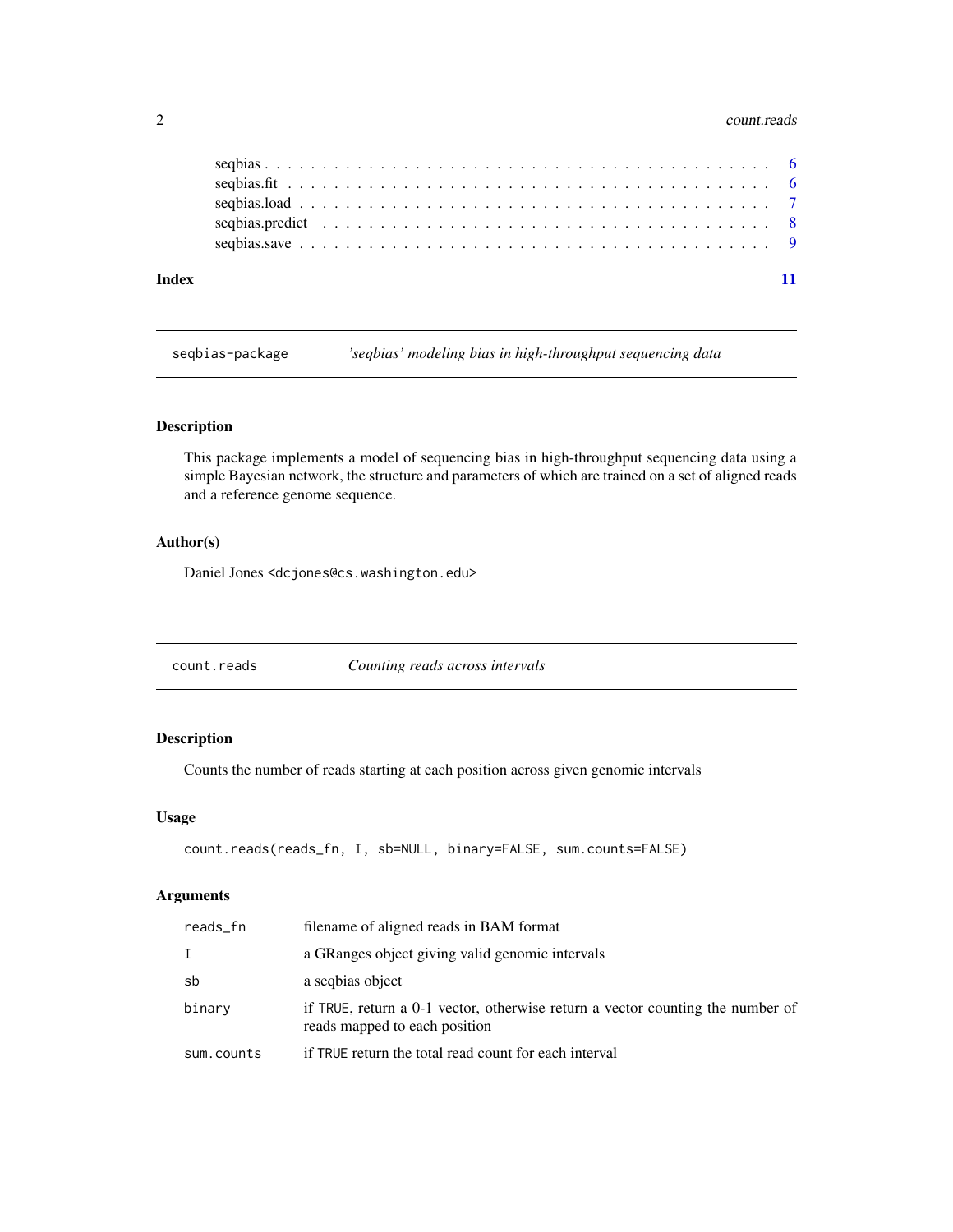#### <span id="page-2-0"></span>kmer.freq 3

### Details

Given an indexed BAM file, this function counts the number of reads starting at each position of each provided interval. If a seqbias object is provided through the sb attribute, counts are corrected for sequence bias. The total read count for each interval is returned if sum.counts is TRUE.

If binary is TRUE a 0-1 vector is returned instead, where positions at which no reads are mapped are 0, and those with one or more are 1.

# Value

A list of numeric vectors is returned, one for each interval provided. Each vector gives an integer count of the number of reads beginning on that position.

#### Note

The BAM file provided should be indexed with 'samtools index'.

#### Author(s)

Daniel Jones <dcjones@cs.washington.edu>

### See Also

[seqbias.predict](#page-7-1)

#### Examples

```
reads_fn <- system.file( "extra/example.bam", package = "seqbias" )
I <- GRanges(c('seq1'), IRanges(c(1), c(5000)), strand = c('-'))
counts <- count.reads( reads_fn, I )
```
kmer.freq *Measuring positional kmer frequencies*

# Description

Given a sample of sequences and corresponding read counts, produce a table giving the position kmer frequencies relative to read starts

#### Usage

```
kmer.freq(seqs, counts, L = 50, R = 50, k = 1)
```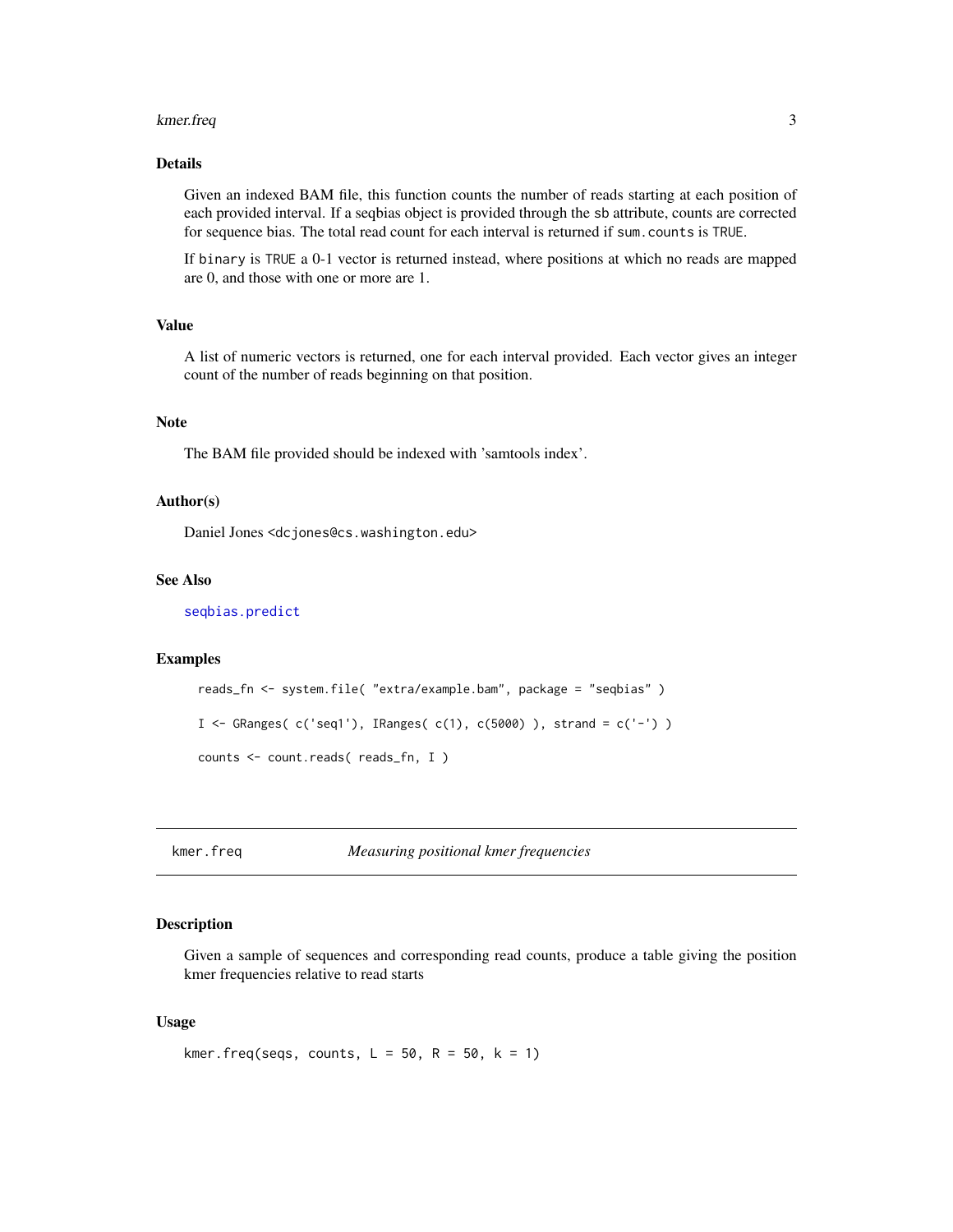<span id="page-3-0"></span>4 kmer.freq

#### **Arguments**

| segs   | a list of DNAString objects.                                  |
|--------|---------------------------------------------------------------|
| counts | a list of numeric vectors.                                    |
| L.     | how many positions to the left of the read start to consider  |
| R      | how many positions to the right of the read start to consider |
| k      | the size of each kmer                                         |

# Details

Sequences and read counts are used to produce a table of aggregate kmer frequencies for each position relative to the read start. The position on which the read starts is numbered 0, positions to the left of the read are negative, and those to the right are positive.

The sequences and counts can be generated with the provided functions scanFa and [count.reads](#page-1-1), respectively. The reverse complement of sequences on the negative strand obtained from scanFa should be used. To properly visualize bias a relatively large random sample of intervals should be generated.

# Value

A data frame is returned with columns pos, seq, and freq. Where pos gives the position relative to te read start, seq gives the kmer, and freq gives the frequency of that kmer.

#### Author(s)

Daniel Jones <dcjones@cs.washington.edu>

#### See Also

#### [count.reads](#page-1-1)

#### Examples

```
library(Rsamtools)
reads_fn <- system.file( "extra/example.bam", package = "seqbias" )
ref_fn <- system.file( "extra/example.fa", package = "seqbias" )
I <- GRanges(c('seq1'), IRanges(c(1), c(5000)), strand = c('-'))
ref_f <- FaFile( ref_fn )
open.FaFile( ref_f )
seqs <- scanFa( ref_f, I )
neg_idx <- as.logical( I@strand == '-' )
seqs[neg_idx] <- reverseComplement( seqs[neg_idx] )
counts <- count.reads( reads_fn, I )
freqs \leq kmer. freq(seqs, counts, L = 30, R = 30, k = 2)
```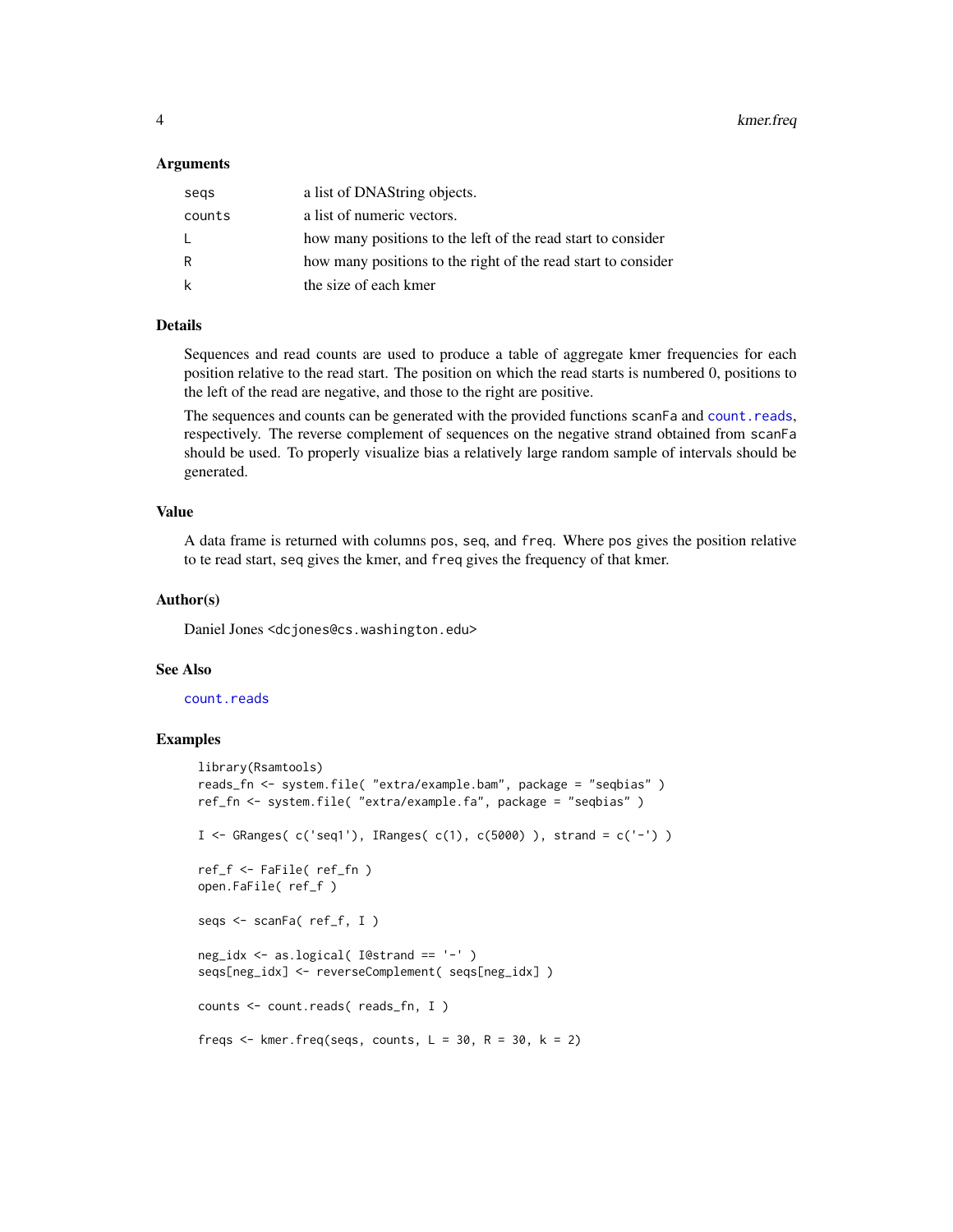<span id="page-4-0"></span>random.intervals *Generating random genomic intervals*

# Description

Given a vector of sequence lengths, generate genomic intervals uniformly at random

#### Usage

random.intervals(I, n=1, ms=10000)

#### Arguments

|    | a GRanges object giving intervals from which to sample from |
|----|-------------------------------------------------------------|
| n  | number of intervals to generate                             |
| ms | length of the intervals to generate (may be a vector)       |

#### Details

The function is used to place intervals of fixed sizes at random (possibly overlapping) positions across one or more sequences. The input should be a GRanges objects giving the sequence intervals in which the random intervals sholud be placed. If they are to be placed anywhere within a reference sequence, use the scanFaIndex function from Rsamtools, to obtain a set of intervals.

#### Value

Returns a GRanges object giving the generated intervals.

#### Author(s)

Daniel Jones <dcjones@cs.washington.edu>

# Examples

```
library(Rsamtools)
ref_fn <- system.file( "extra/example.fa", package = "seqbias" )
ref_f <- FaFile( ref_fn )
open.FaFile( ref_f )
ref_seqs <- scanFaIndex( ref_f )
I < - random.intervals( ref_seqs, n = 100, ms = 1000 )
```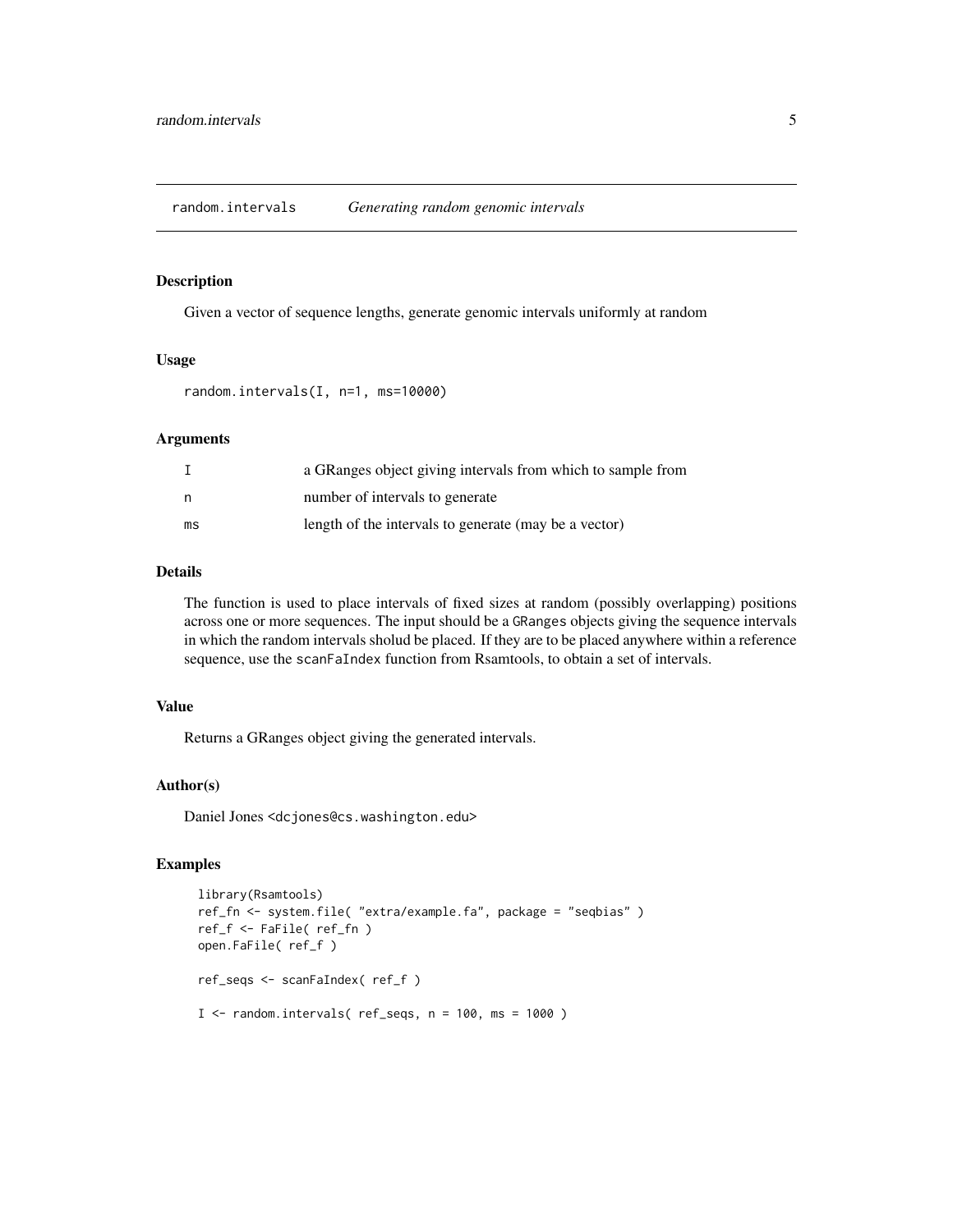<span id="page-5-0"></span>

#### Description

The seqbias class maintains a model of the sequencing bias of from an experiment, which can be saved, loaded, trained, and used to make predictions of bias.

The class is manipulated with the following functions: [seqbias.fit](#page-5-1) [seqbias.load](#page-6-1) [seqbias.predict](#page-7-1) [seqbias.save](#page-8-1)

# Author(s)

Daniel Jones <dcjones@cs.washington.edu>

<span id="page-5-1"></span>

| segbias.fit | Fitting seqbias models |  |
|-------------|------------------------|--|
|-------------|------------------------|--|

#### Description

Fits a seqbias module given a reference sequence and reads in BAM format

#### Usage

```
seqbias.fit(ref_fn, reads_fn, n = 1e5, L = 15, R = 15)
```
# Arguments

| ref_fn   | filename of a reference sequence against which the reads are aligned, in FASTA<br>format. |
|----------|-------------------------------------------------------------------------------------------|
| reads_fn | filename of aligned reads in BAM format.                                                  |
| n        | train on at most this many reads.                                                         |
| L.       | consider at most L positions to the left of the read start.                               |
| R        | consider at most R positions to the right of the read start.                              |

#### Details

A Bayesian network is trained on the first n unique reads in the provided BAM file, predicting the posterior probability of a read beginning at a position given the surrounding sequence. This is used to discern the sequencing bias: how more or less likely a read is to fall on a particular position.

The abundance of region can be more accurately assessed by normalizing (dividing) each position by its predicted bias.

#### Value

A vector of reals giving the predicted sequencing bias for each position.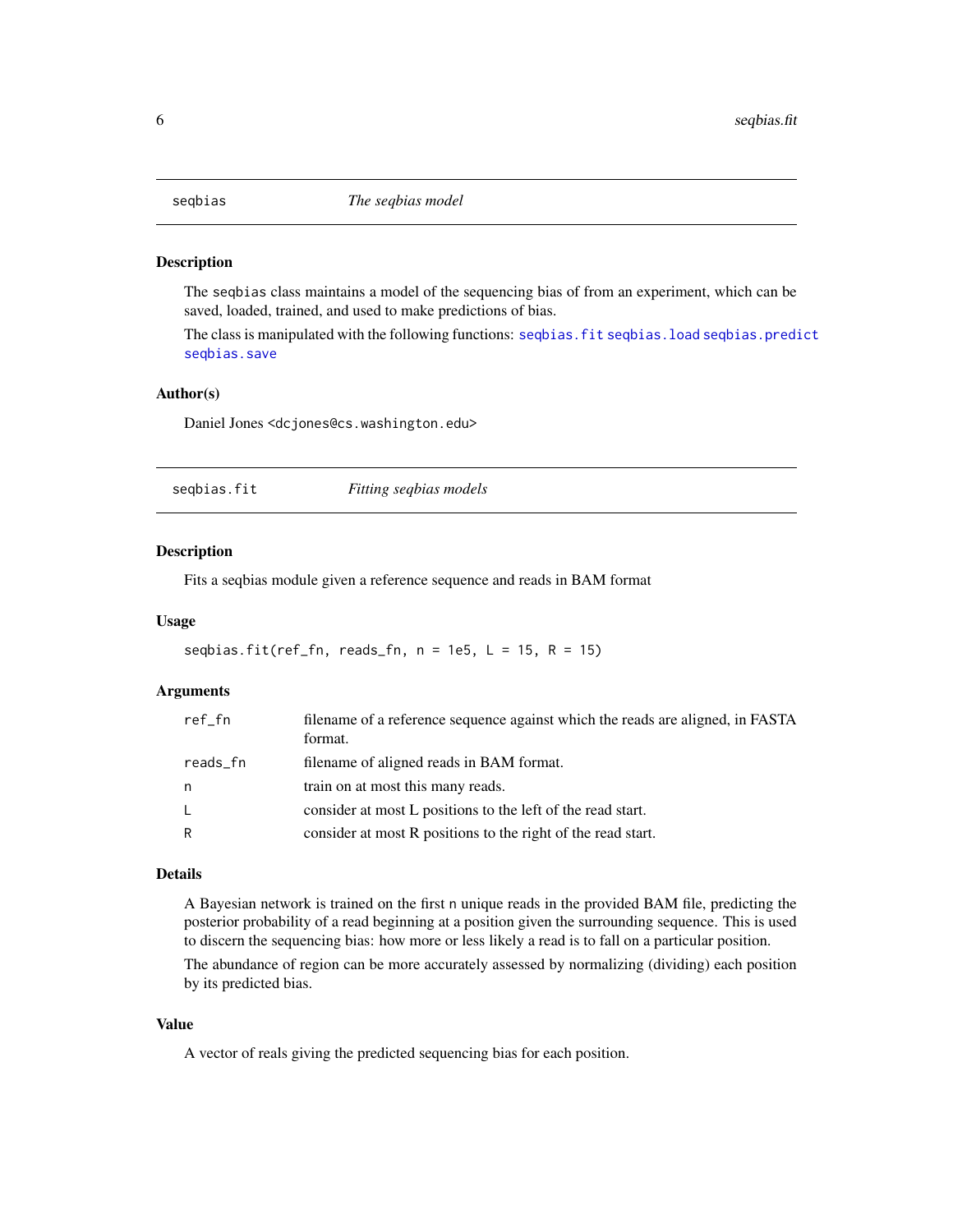# <span id="page-6-0"></span>seqbias.load 7

# Note

Both the BAM file and the FASTA file should be indexed, with, 'samtools index' and, 'samtools faidx' respectively.

#### Author(s)

Daniel Jones <dcjones@cs.washington.edu>

#### See Also

[seqbias.predict](#page-7-1)

#### Examples

```
reads_fn <- system.file( "extra/example.bam", package = "seqbias" )
ref_fn <- system.file( "extra/example.fa", package = "seqbias" )
sb <- seqbias.fit( ref_fn, reads_fn )
I <- GRanges( c('seq1'), IRanges( c(1), c(5000) ), strand = c('-') )
bias <- seqbias.predict( sb, I )
```
<span id="page-6-1"></span>seqbias.load *Loading seqbias models*

#### Description

Loads a seqbias model from a file written with 'seqbias.save'.

# Usage

```
seqbias.load(ref_fn, model_fn)
```
# **Arguments**

| ref fn   | filename of a reference sequence against which the reads are aligned in FASTA |
|----------|-------------------------------------------------------------------------------|
|          | format.                                                                       |
| model fn | filename of a saved seqbias model                                             |

# Details

A large seqbias model can take some time (several minutes) to fit. It is often preferable to do this just once. This function load the model from a file in YAML format, having been written with 'seqbias.save'.

#### Value

A seqbias class.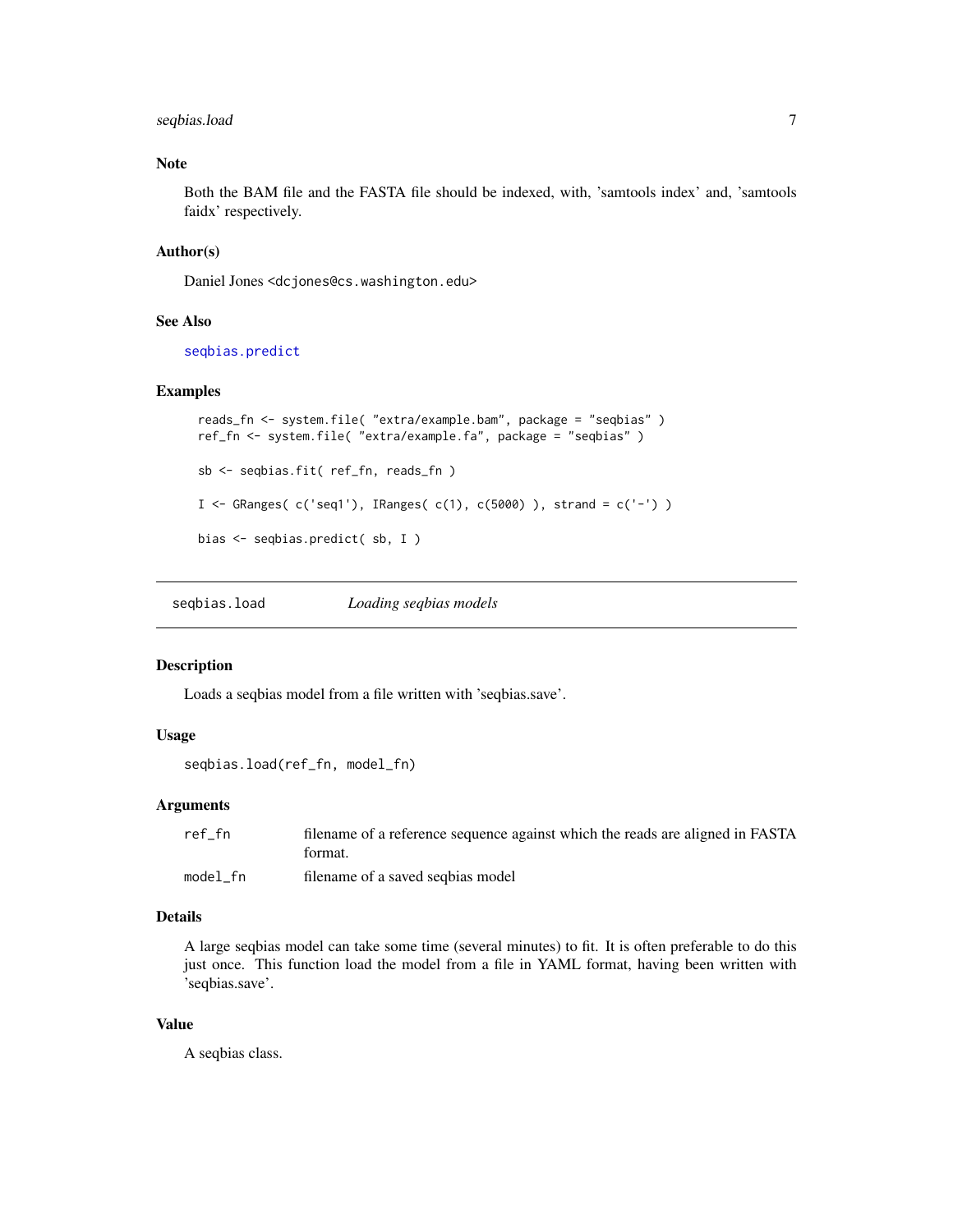#### <span id="page-7-0"></span>Author(s)

Daniel Jones <dcjones@cs.washington.edu>

#### See Also

[seqbias.save](#page-8-1)

#### Examples

```
reads_fn <- system.file( "extra/example.bam", package = "seqbias" )
ref_fn <- system.file( "extra/example.fa", package = "seqbias" )
sb <- seqbias.fit( ref_fn, reads_fn )
seqbias.save( sb, "my_seqbias_model.yml" )
# load sometime later
sb <- seqbias.load( ref_fn, "my_seqbias_model.yml" )
```
<span id="page-7-1"></span>seqbias.predict *Predicting sequencing bias*

#### **Description**

Predicts sequencing bias given a fit seqbias model

#### Usage

seqbias.predict(sb, I)

#### Arguments

| sb | a seqbias object |
|----|------------------|
|    | a GRanges object |

# Details

Once a seqbias model is fit with 'seqbias.fit', the sequencing bias of any region in the reference sequence can be predicted using this function. Given the coordinates of a region, this function produces a vector of the same length as the sequence. Each position 'i' is given a sequence score  $v_i$ .

A simple procedure is then to normalize read counts given the sequencing bias. The read count of (i.e. the number of reads beginning on) position 'i', denoted by 'x\_i', can be normalized by computing 'x\_i/v\_i', giving an estimate of abundance that is more accurate in expectation.

#### Value

A list of numeric vectors are returned, one for each genomic interval in I. The vectors are of equal length to the interval given, and the predicted sequencing bias is given for each position.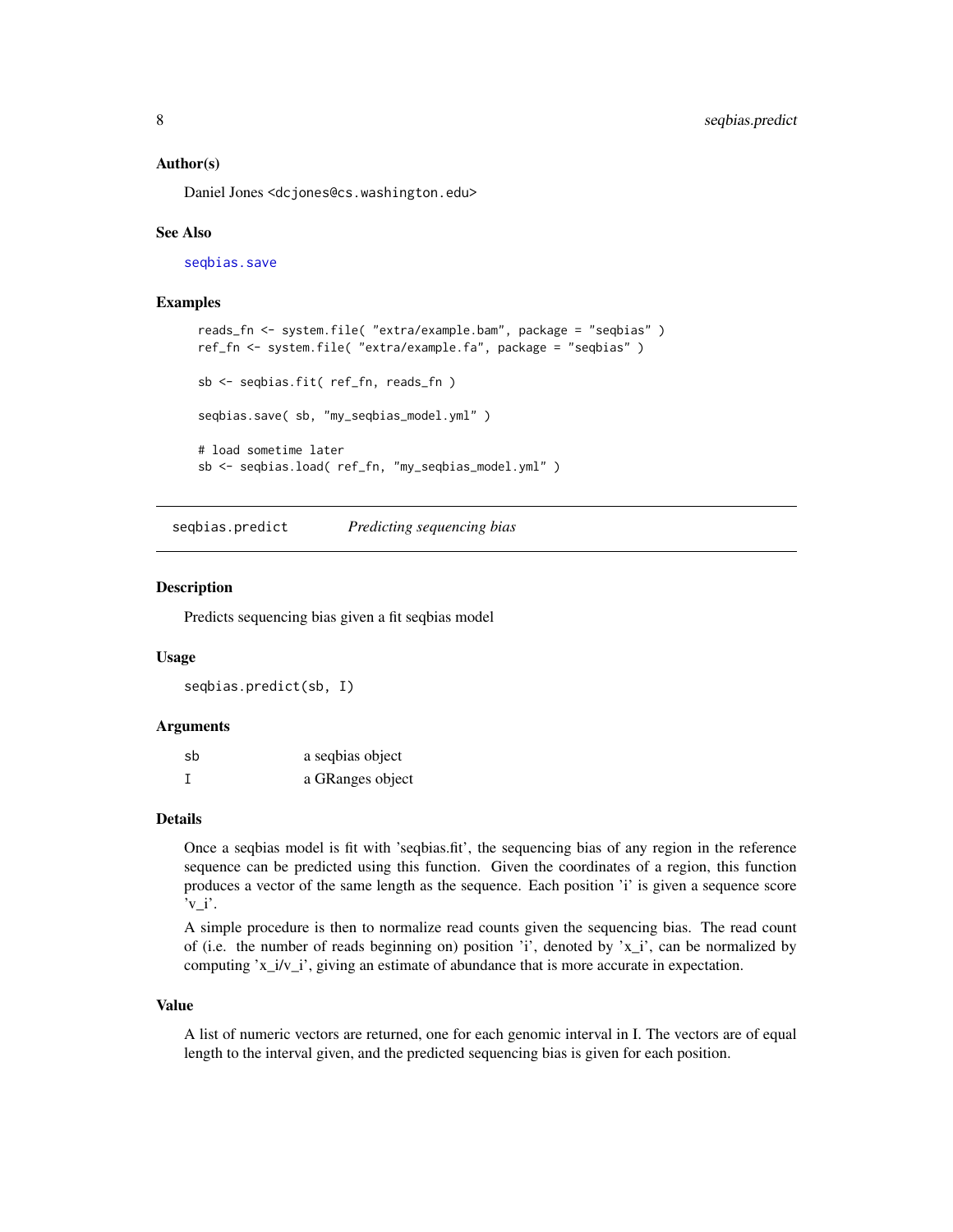# <span id="page-8-0"></span>seqbias.save 9

#### Author(s)

Daniel Jones <dcjones@cs.washington.edu>

### See Also

[seqbias.fit](#page-5-1)

# Examples

```
reads_fn <- system.file( "extra/example.bam", package = "seqbias" )
ref_fn <- system.file( "extra/example.fa", package = "seqbias" )
sb <- seqbias.fit( ref_fn, reads_fn )
I \leq GRanges( c('seq1'), IRanges( c(1), c(5000) ), strand = c('-') )
bias <- seqbias.predict( sb, I )
```
<span id="page-8-1"></span>seqbias.save *Saving seqbias models*

### Description

Writes to a seqbias model to a file suitable to loaded with 'seqbias.load'

#### Usage

```
seqbias.save(sb, fn)
```
# Arguments

| sb | A seqbias class created with 'seqbias.fit' or 'seqbias.load' |
|----|--------------------------------------------------------------|
| fn | A file name to write the model to                            |

#### Details

A large seqbias model can take some time (several minutes) to fit. It is often preferable to do this just once. This function writes the model to a file in YAML format, suitable to be read with 'seqbias.load'.

#### Author(s)

Daniel Jones <dcjones@cs.washington.edu>

# See Also

[seqbias.load](#page-6-1)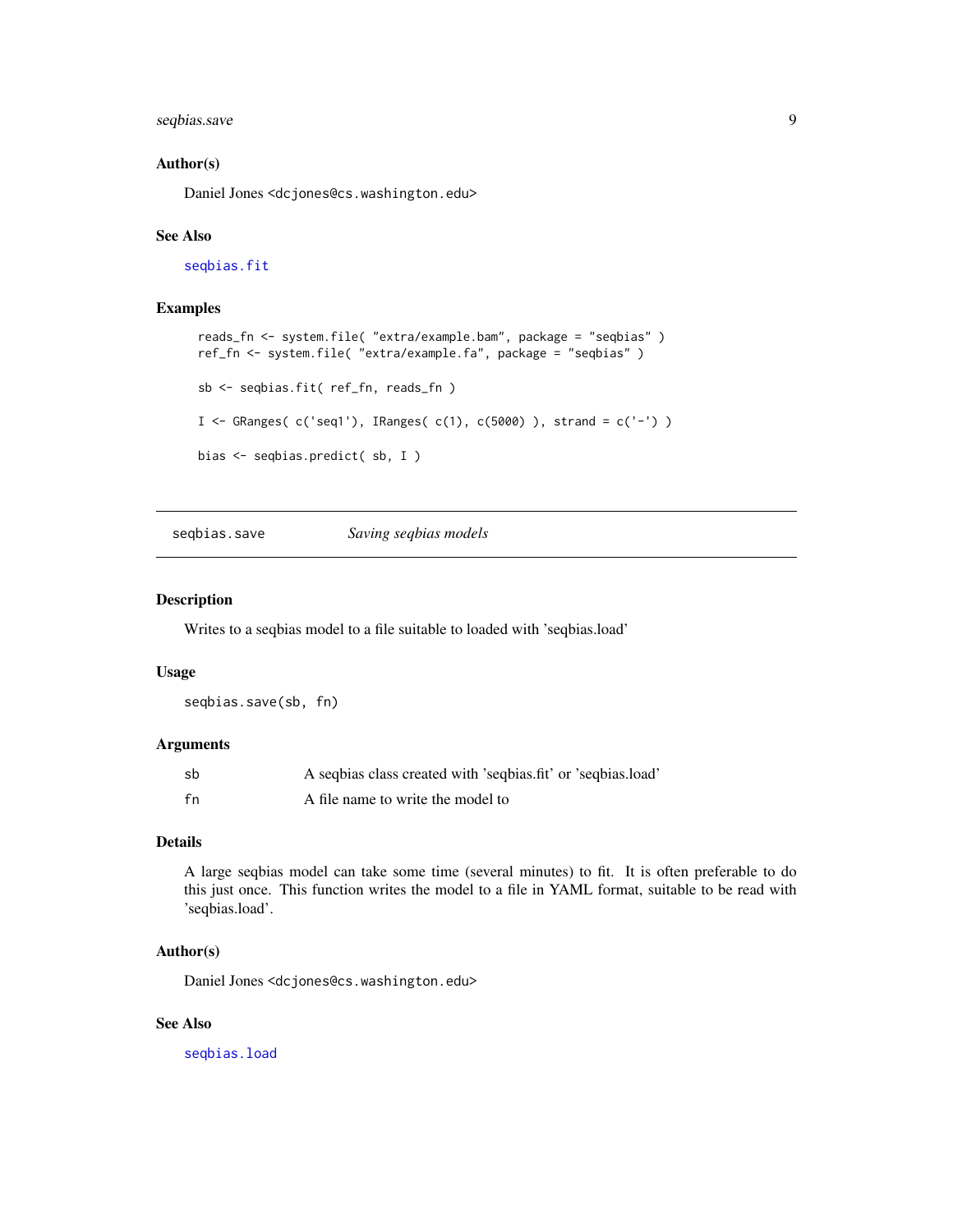# Examples

```
reads_fn <- system.file( "extra/example.bam", package = "seqbias" )
ref_fn <- system.file( "extra/example.fa", package = "seqbias" )
sb <- seqbias.fit( ref_fn, reads_fn )
seqbias.save( sb, "my_seqbias_model.yml" )
# load sometime later
sb <- seqbias.load( ref_fn, "my_seqbias_model.yml" )
```